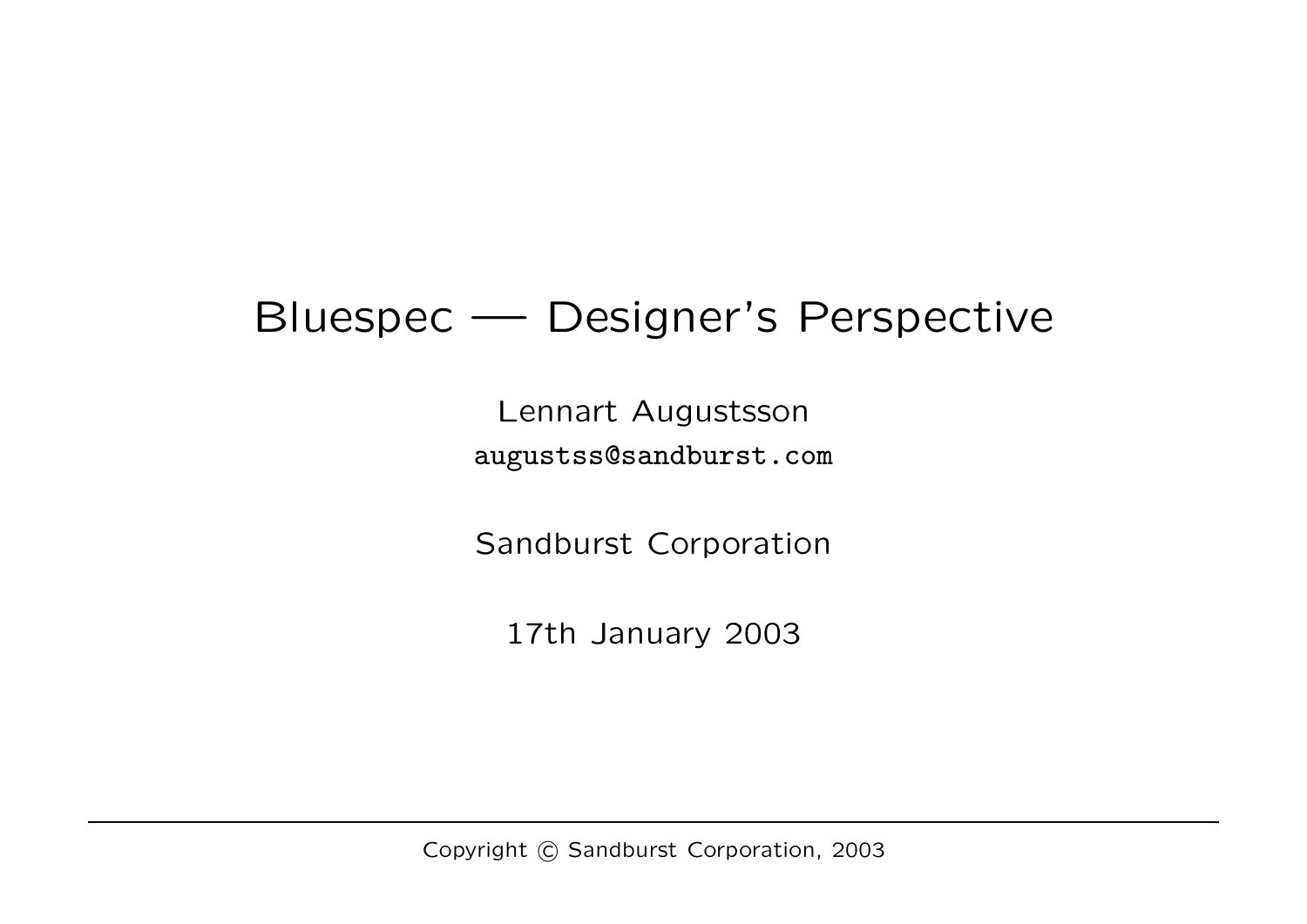- -1999 TRAC work at MIT.
- 2000 Bluespec version 1, much like TRAC, but with named state components and somewhat Haskellish syntax.
- 2001- Current Bluespec, Haskell syntax, full Haskell functionality at compile time, monads for handling state.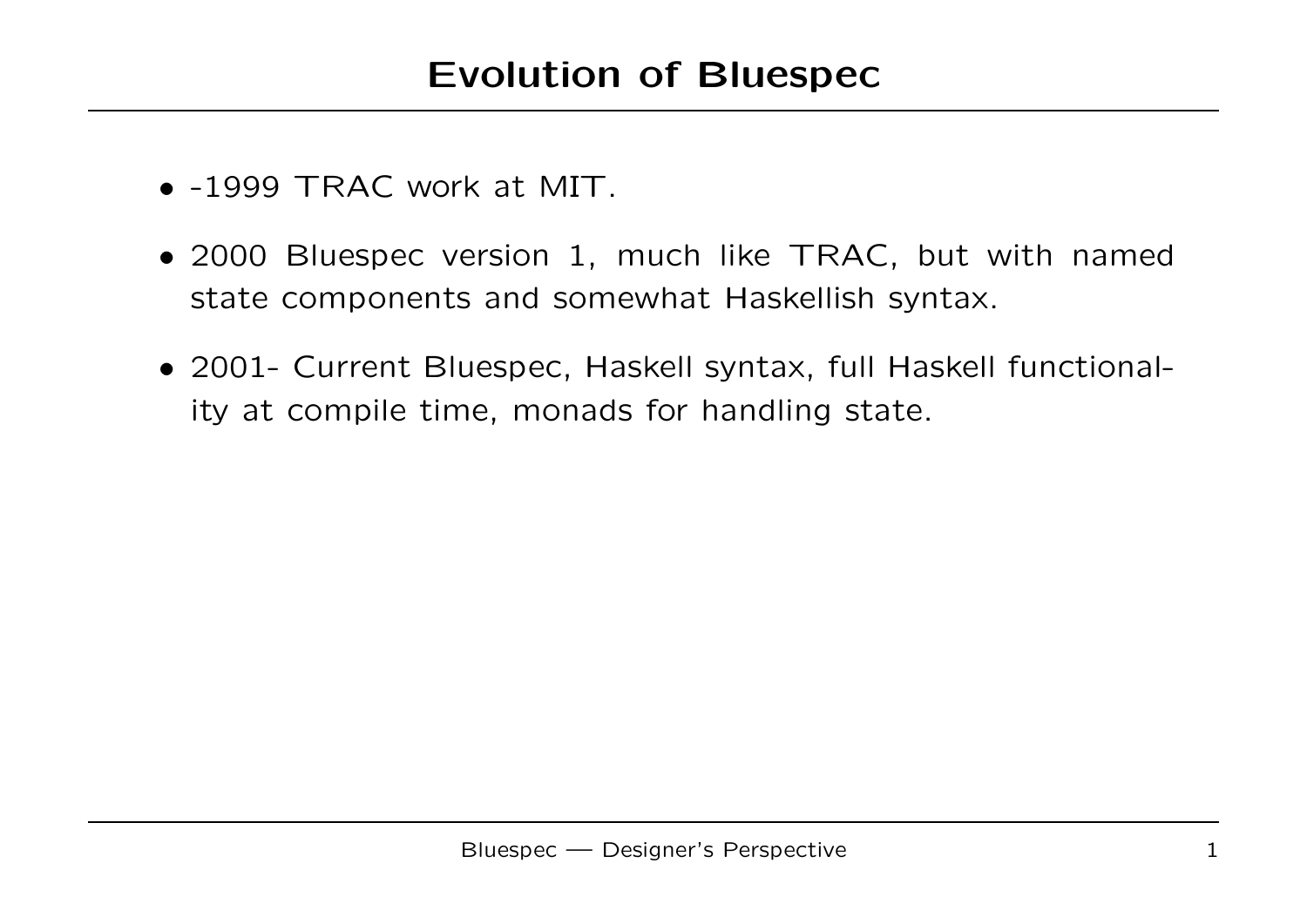- Syntax
- Types
- Semantics (trickier for HW because of realizability)
- Staging

Some of these choices were already made, because the Bluespec was going to be based on TRS.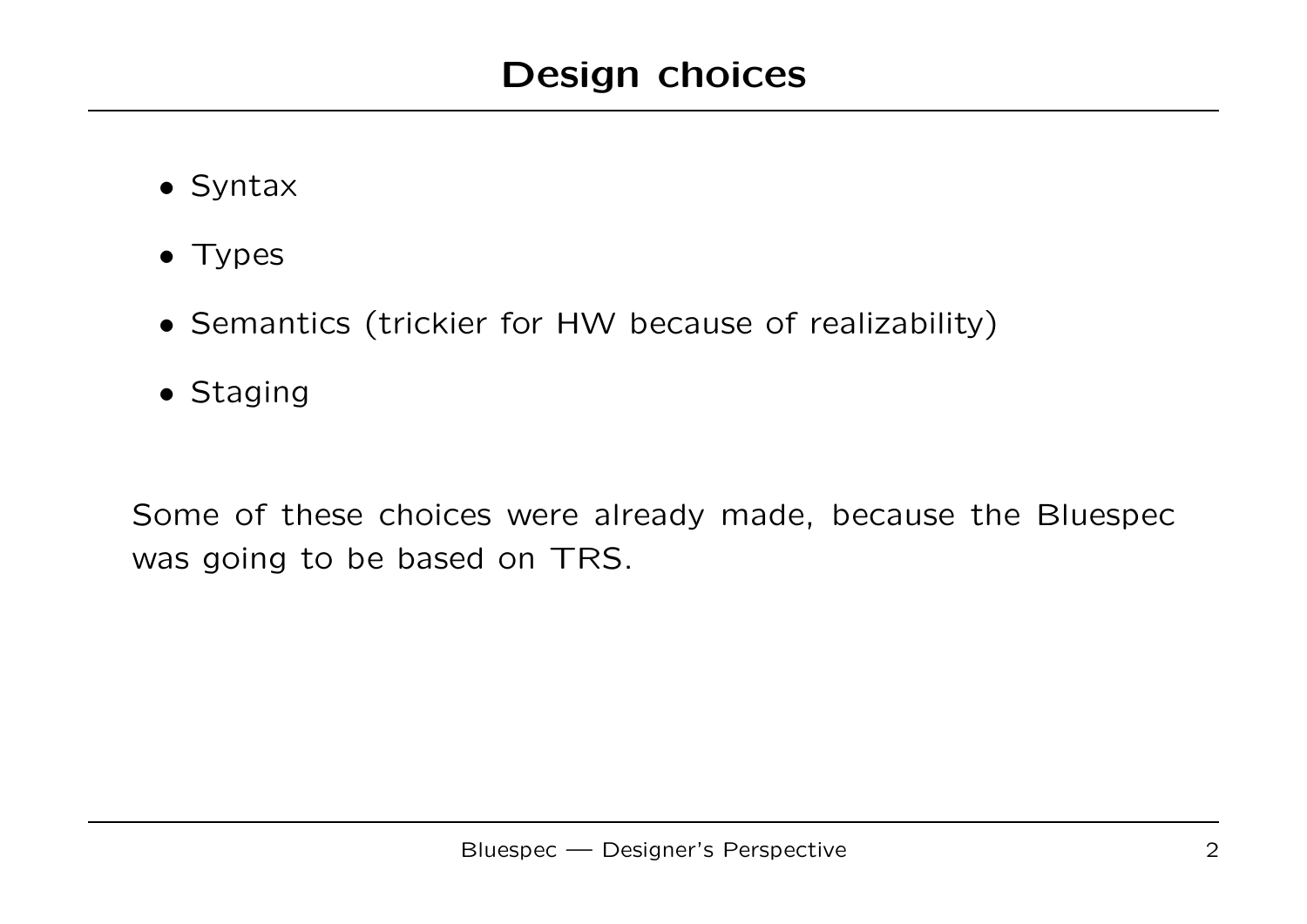The Bluespec syntax is based on Haskell, a choice that makes it unfamiliar to almost everyone. (To succeed these days you have to look like C, or have a truly bizarre syntax (e.g., Perl).)

Robin Milner: People discussing concrete syntax are like people getting into a car; they become animals.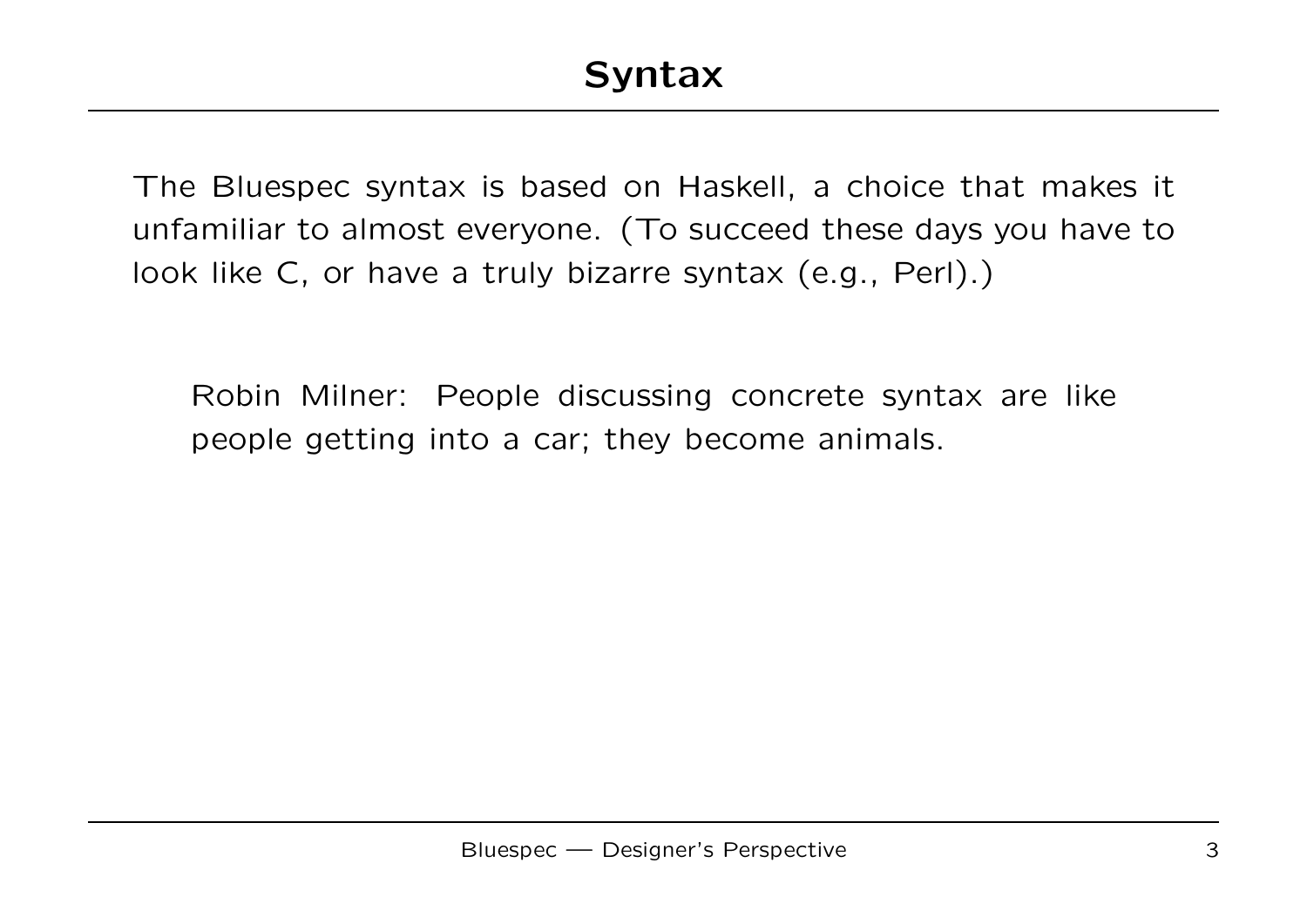Choices:

- Untyped, like the hardware (e.g., almost Verilog)
- Dynamically typed, not realizable (e.g., Scheme)
- Statically typed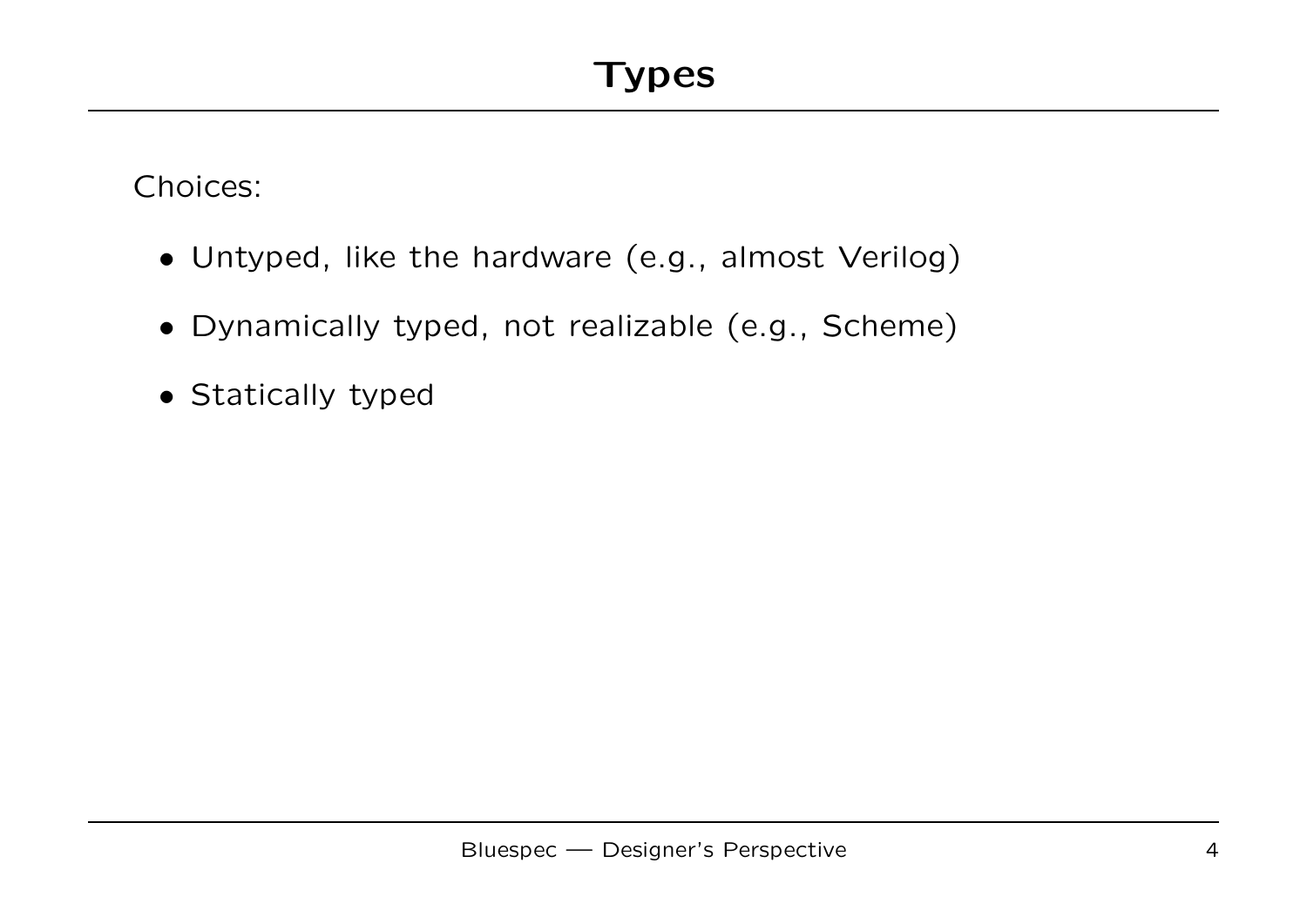- Non-polymorphic (e.g., C)
- Somewhat polymorphic (e.g., VHDL)
- Hindley-Milner polymorphism (e.g., SML)
- Hindley-Milner polymorphism+overloading (e.g., Haskell)
- Dependently typed (e.g., Cayenne)
- Subtyping
- Object typing
- Resource type systems (e.g., linear types)
- ...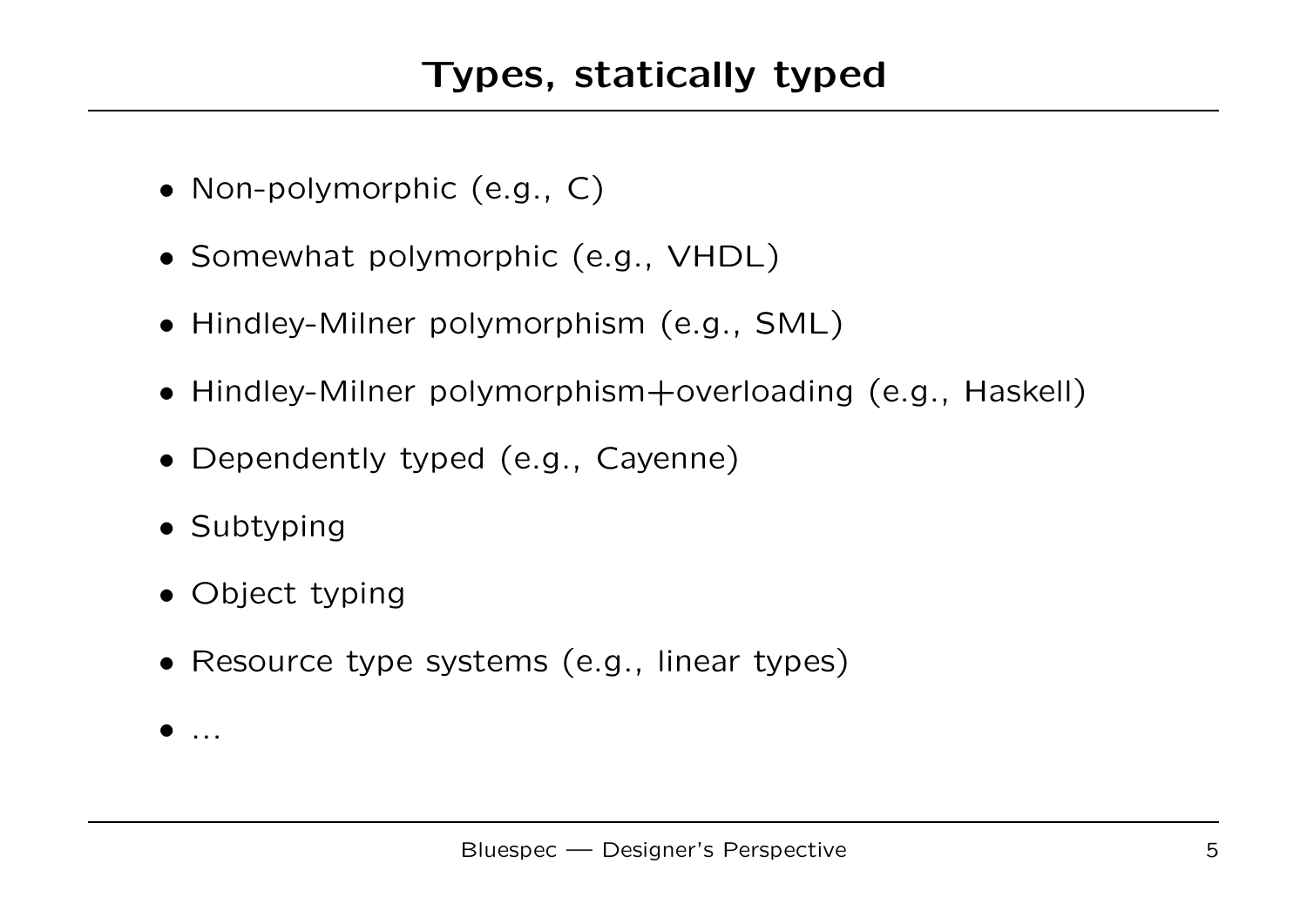The run time semantics is TRS (that was the premise of Bluespec), but what about the compile time semantics?

- imperative (C, etc.)
- object oriented (C++, Java)
- process/simulation (Verilog)
- functional

None of these is a perfect fit.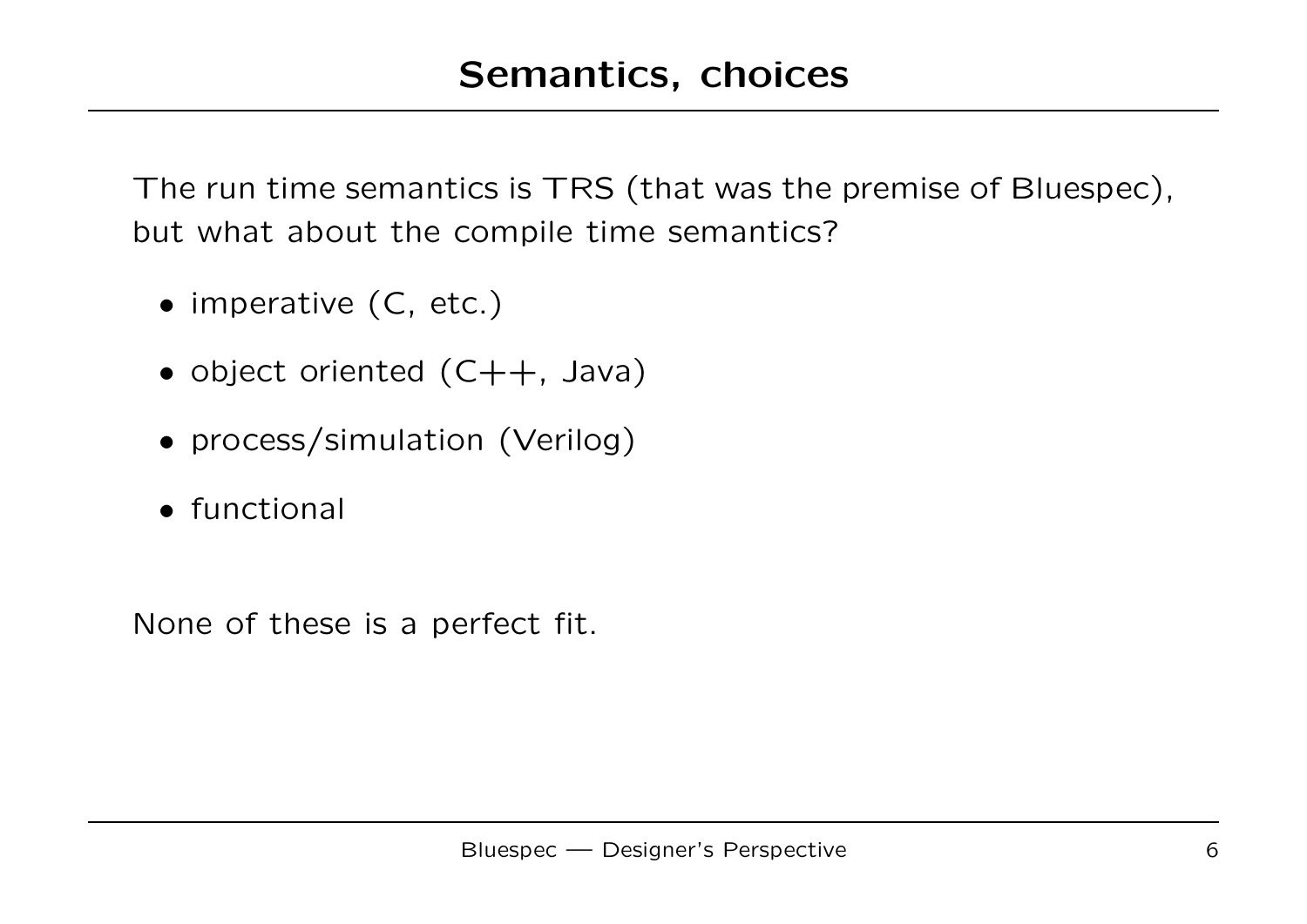There are two semantics of Bluespec, the compile time semantics and the "run time" (i.e., hardware) semantics.

The "run time" semantics is based on TRS. Part of a TRS description specifies how to get from one state to the next, this is a pure function so a pure functional language is a good fit.

In Bluespec the state transition function is written in the subset of Bluespec that is realizable as hardware. The realizability restriction is enforced by types (except for termination issues), but types cannot guarantee a size bound on the generated hardware.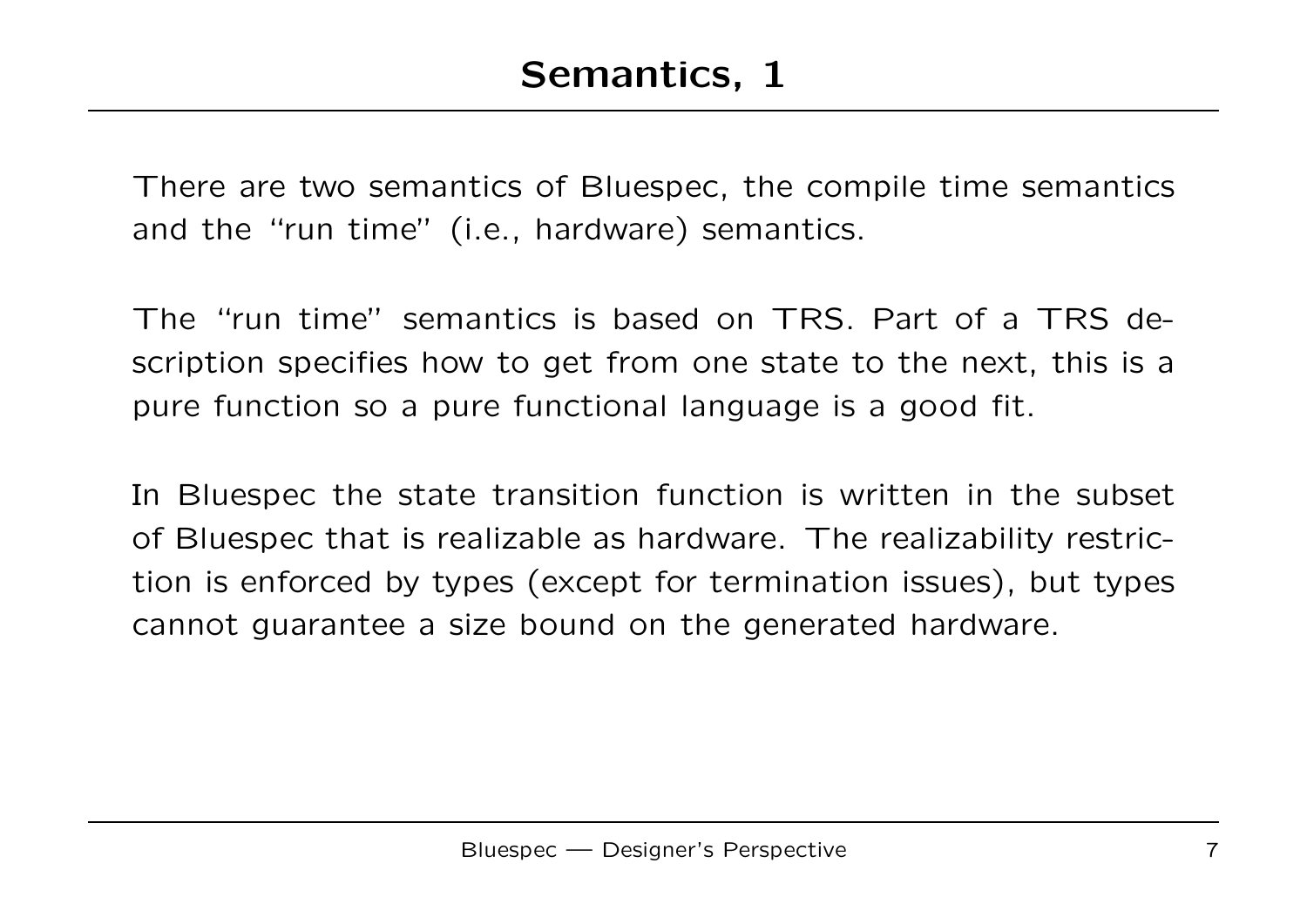The compile time semantics of Bluespec is full Haskell (many libraries are missing, but could be implemented).

The compile time language must be able to describe both the state transition functions (as mentioned before), but also the state elements.

Describing state, i.e., items that have an identity, does not fit into a pure functional framework as neatly.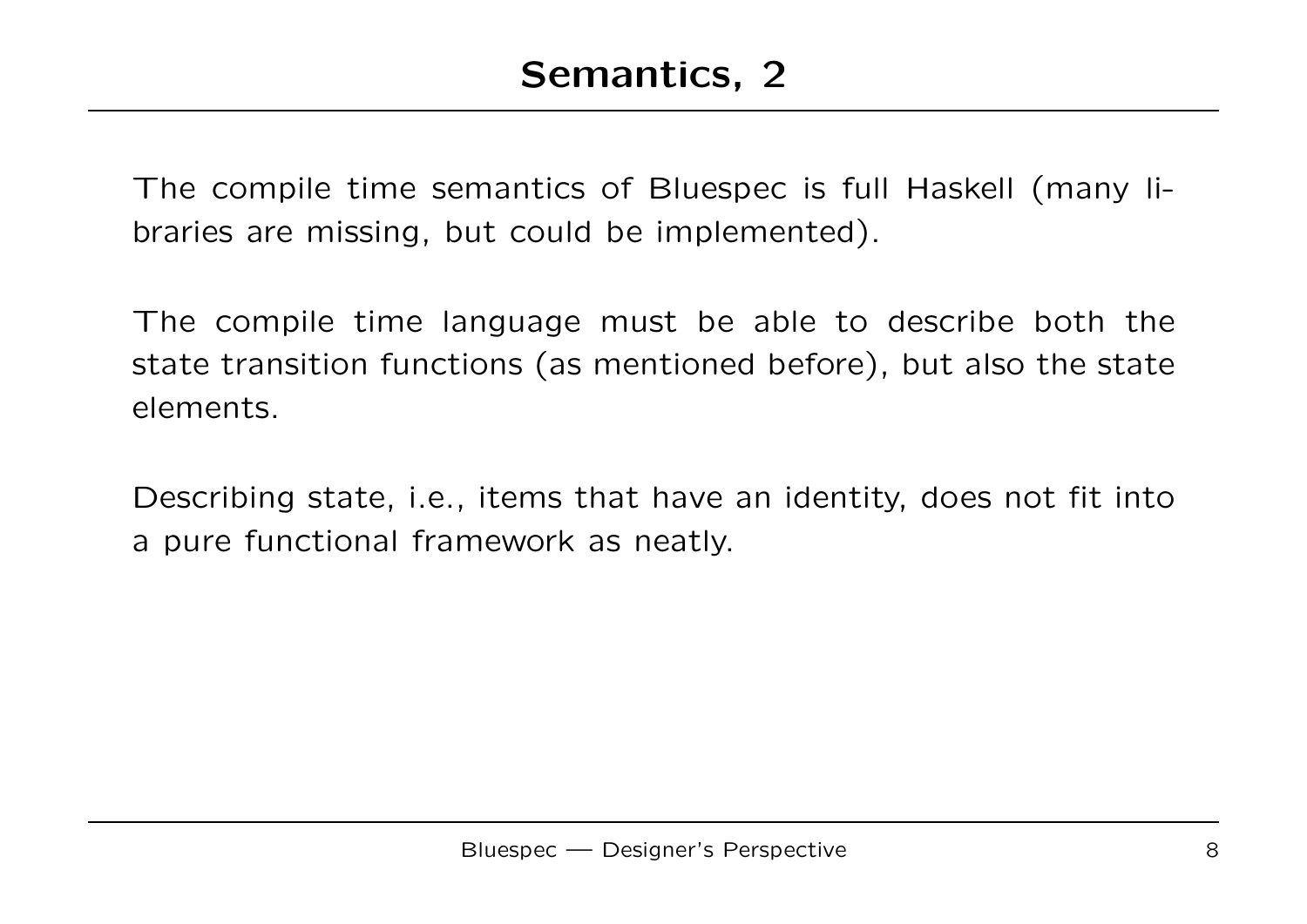These are the same:

let  $x = 2$  let  $x = 2$  $y = 2$ in ... x ... y ... in ... x ... x ...

These are not:

int  $x = 2$ ; int  $x = 2$ ; int  $y = 2$ ; ... x ... y ... ... ... ... x ... x ...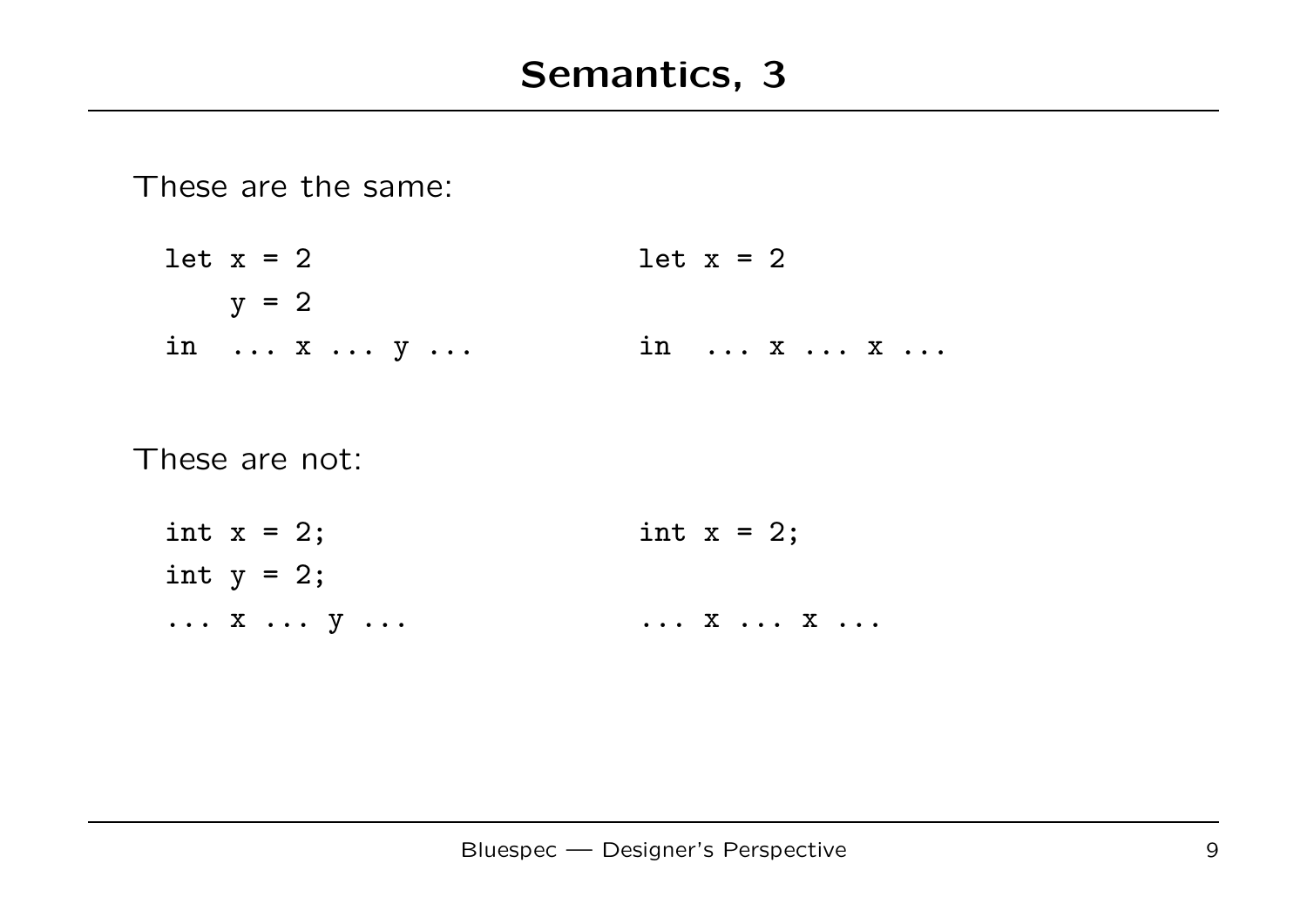To describe state Bluespec borrows from O'Haskell, an object oriented version of Haskell.

The key idea is that all descriptions of hardware is done in a monad, Module. Using a monad we can easily keep track of the state.

The Module monad is built in to the compiler and its internals are not accessible to the programmer (except for operations like addRules).

But, the Module monad is extensible, cf., PCIModule.

The hardware description part of Bluespec has a very object oriented flavour; but then we are really describing physical objects.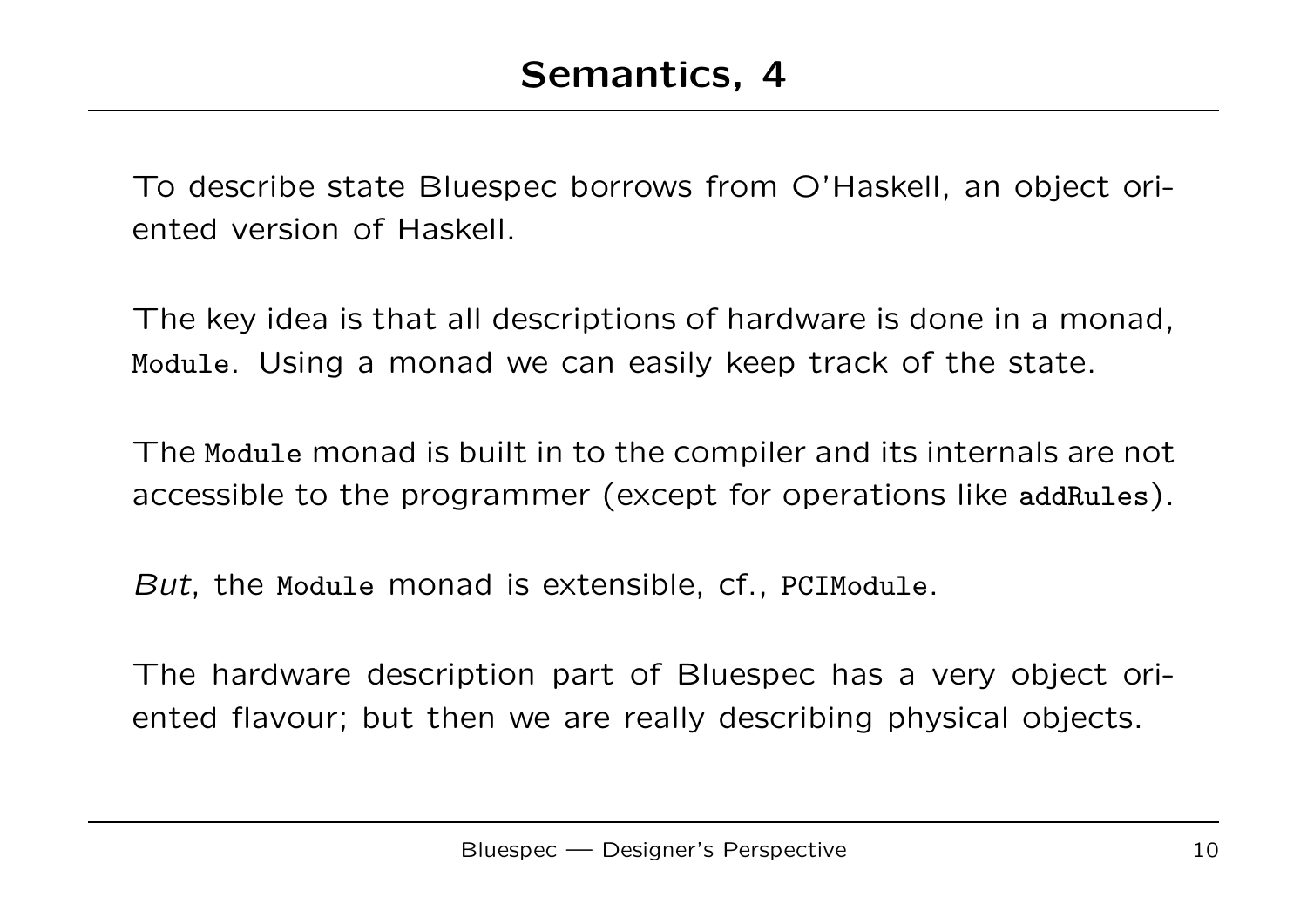All language translators involve some kind of staging: certain computations are carried out by the compiler, others at run-time.

In a hardware description language the staging issue is brought to its point, some operations can only be performed at compile time some are clearly intended to generate hardware.

Questions:

- How powerful should the compile time language be?
- Is it the same as the run-time language?
- Is the staging visible in the source?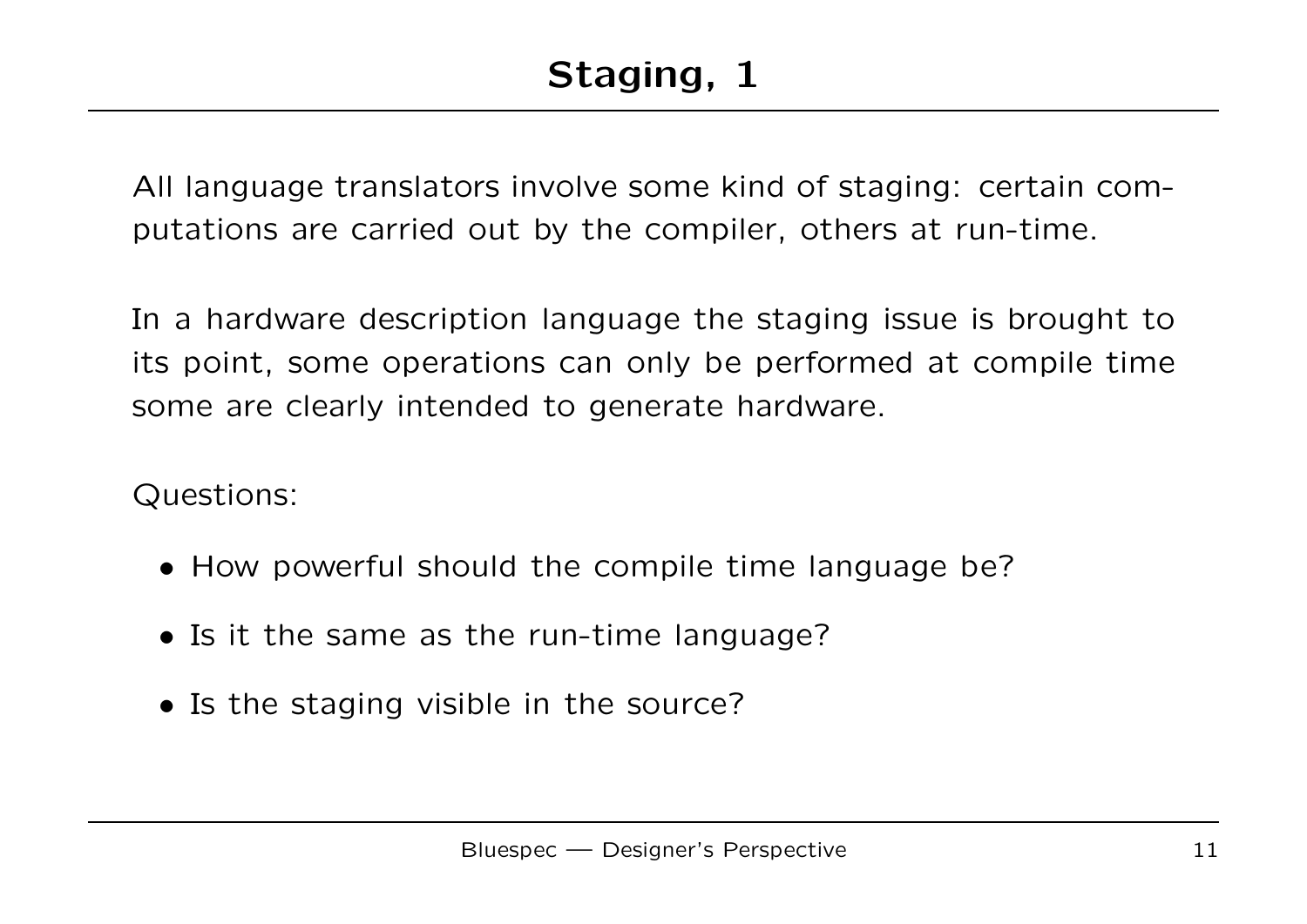Some examples:

 $\bullet$  C

The preprocessor is the compile time language, it's very weak. Some uses of it (#if, etc) are clearly marked.

## • Verilog

Verilog has a C like preprocessor. All uses of it are marked. But, there are also some language constructs that are compile time, like for loops.

• Bluespec

Bluespec has the same language for compile time and "run time". The language is very powerful (it's Haskell). It's generally impossible to determine the staging of an expression (although, e.g., Integer has to be compile time, and, e.g., rules are always run time).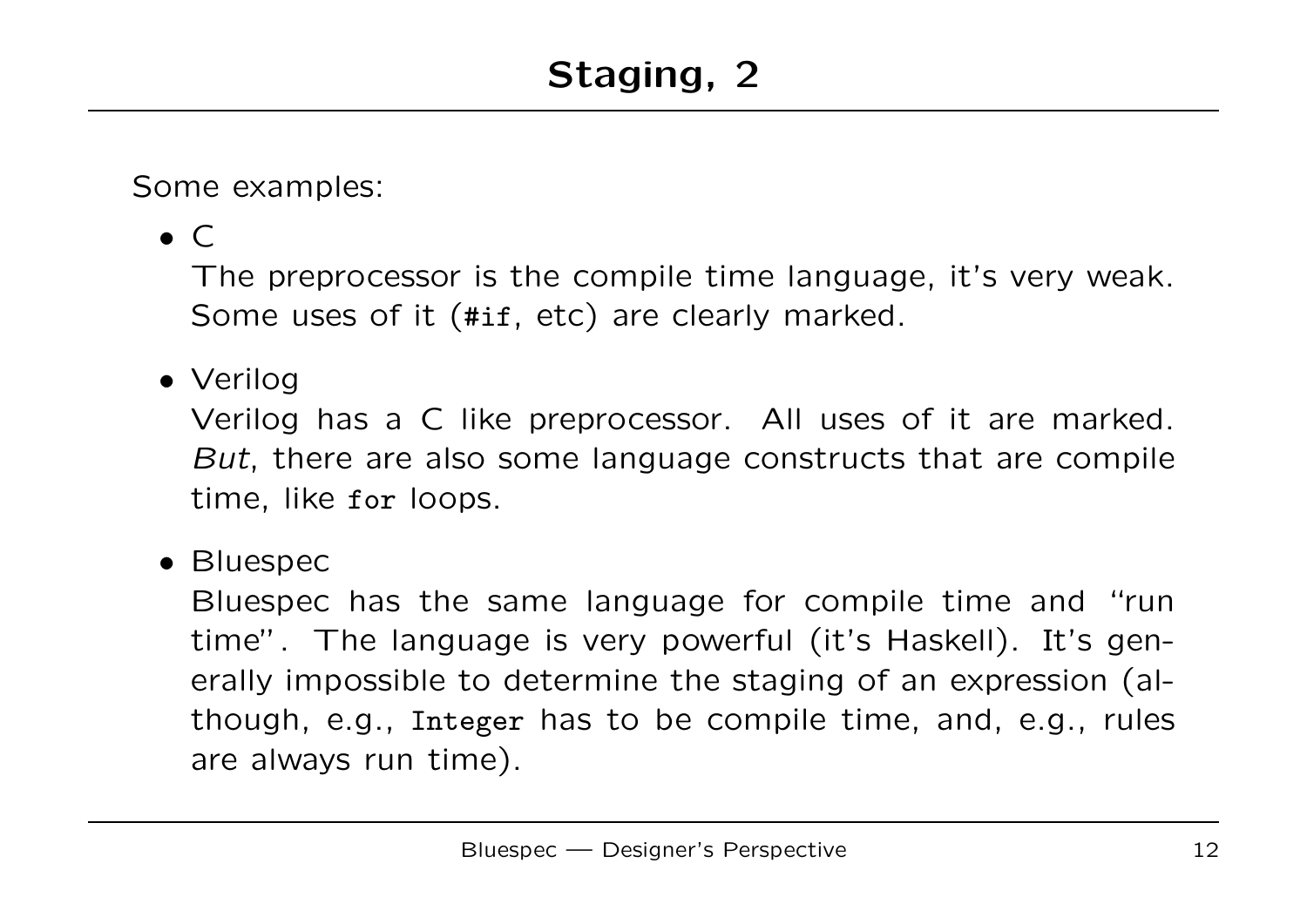## • Template Haskell

Template Haskell has the same language for all stages, but there are clear annotation in the source when you switch between stages, e.g., " $f(f \ x) y''$  means that the application "f x" is executed at compile time, and the last application at run time.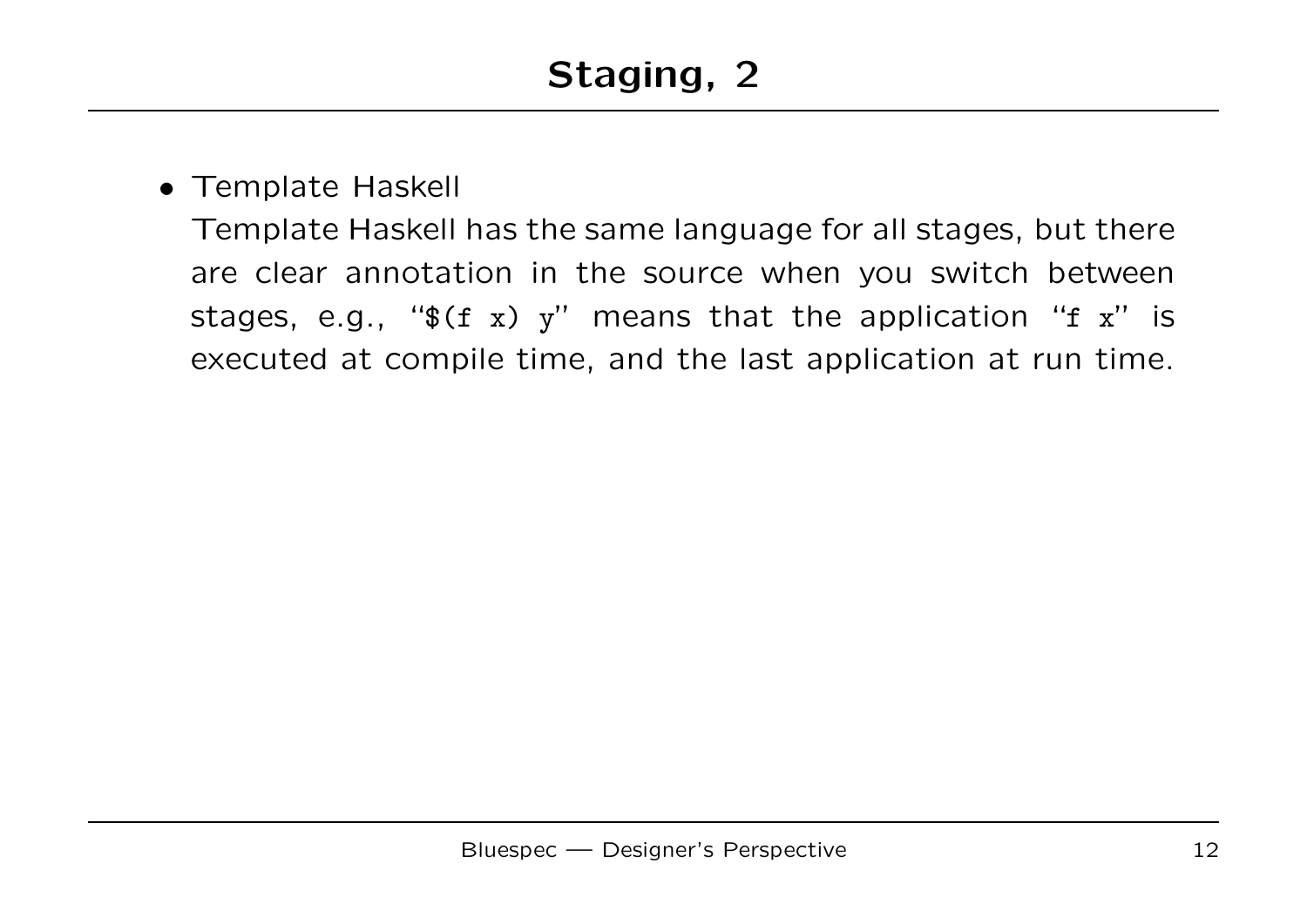An old favourite, the factorial function.

```
fac :: Bit 3 \rightarrow Bit 32 \rightarrow - not the most general type
fac 0 = 1fac n = zeroExtend n * fac (n-1)...
     i :: \text{Reg } (\text{Bit } 3) \leftarrow \dotso :: Reg (Bit 32) \le ...
     rules
          when c == > 0 := fac i
```
Compilation if this does not terminate. The reason is that the termination condition for fac cannot be computed at compile time.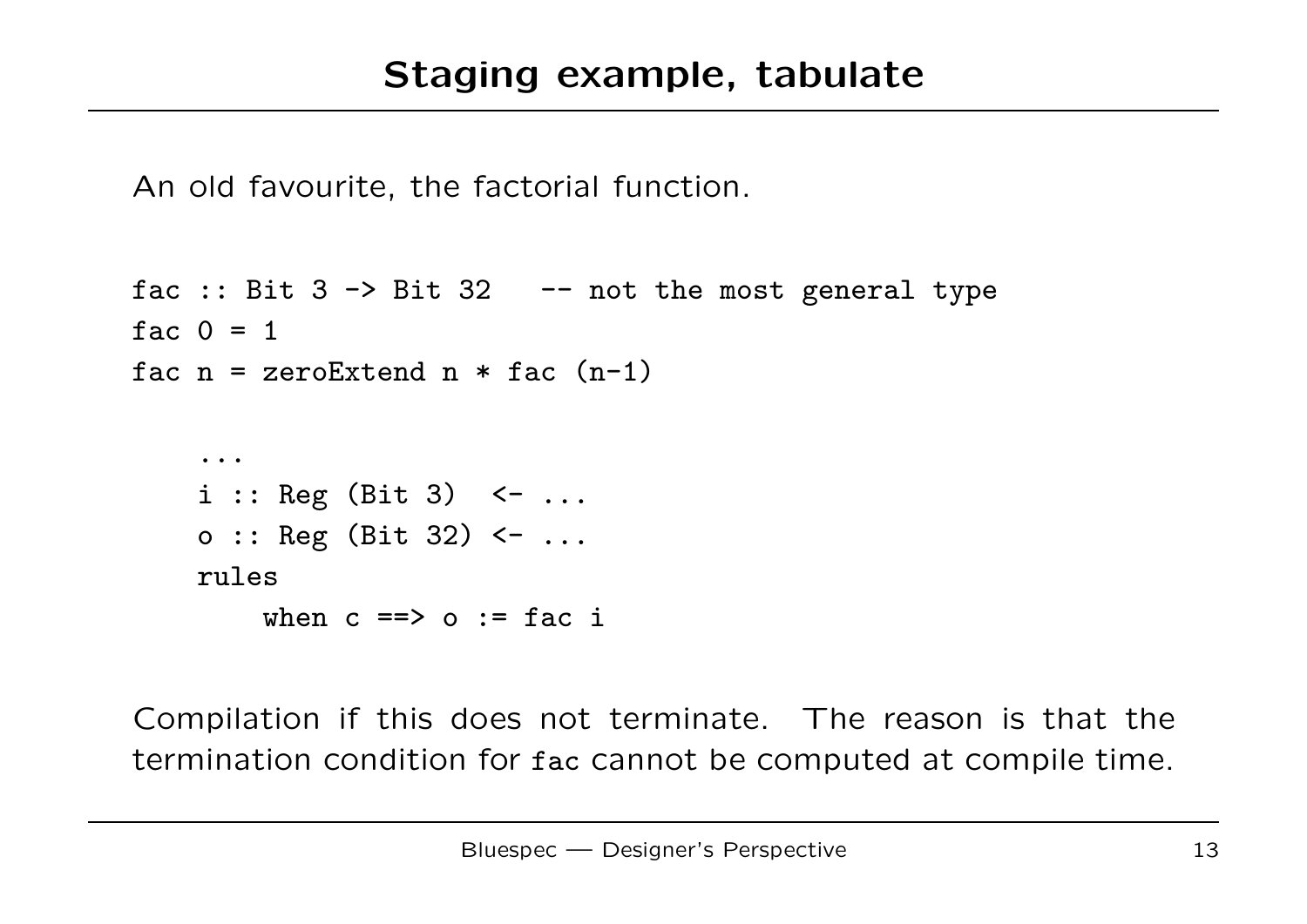The tabulate funtion to the rescue:

 $i :: \text{Reg } (\text{Bit } 3) \leftarrow \dots$ o :: Reg (Bit 32) <- ... rules when  $c == > o := (tabulate fac) i$ 

Now it does terminate, because tabulate builds a table of all the results of fac applied all possible arguments.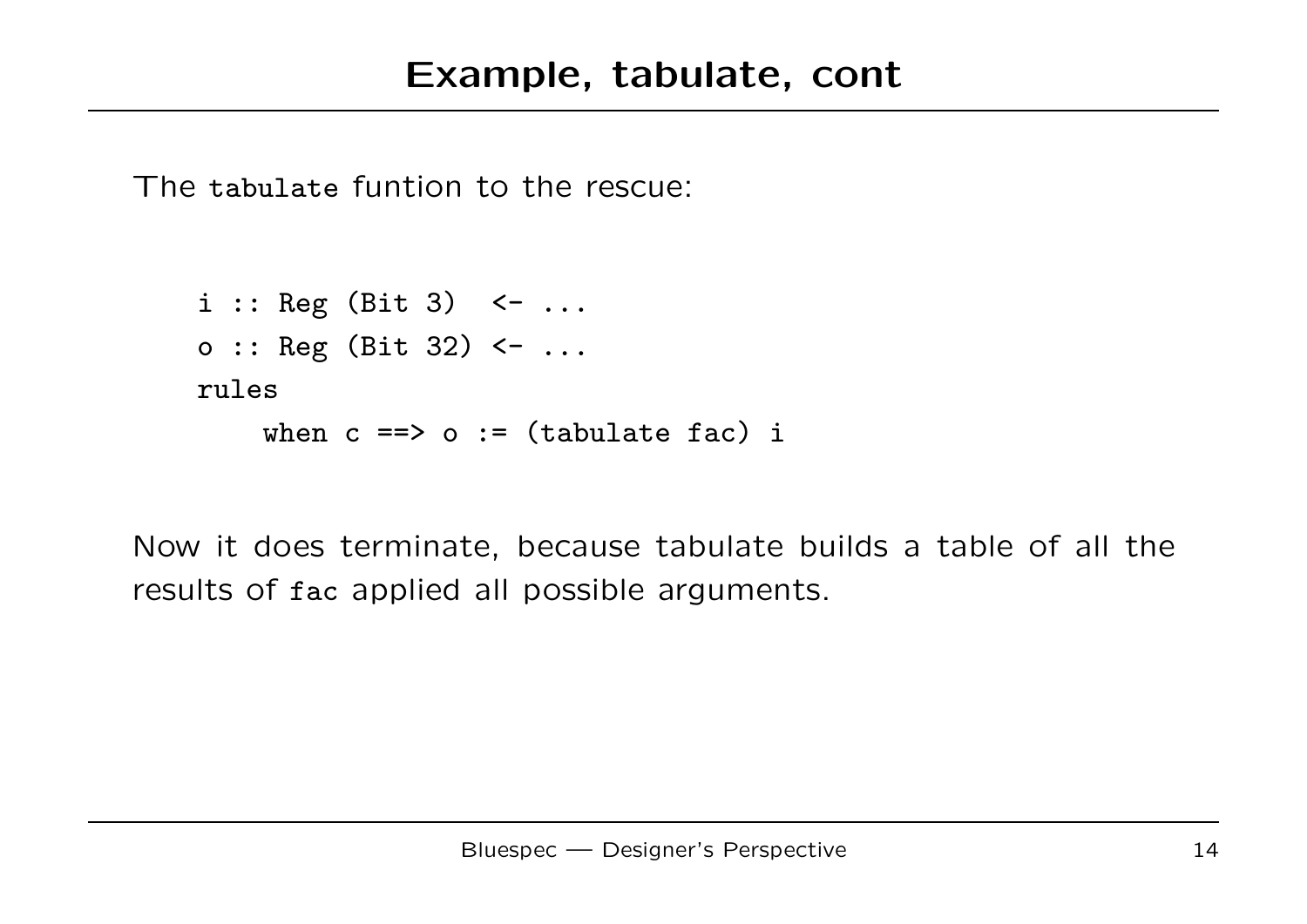The tabulate function is written entirely in Bluespec!

```
tabulate :: (Bounded a, Enum a, Eq a) => (a \rightarrow b) \rightarrow (a \rightarrow b)tabulate f x =foldr (\ b r -> if x == b then f b else r)
             \overline{\phantom{a}}(enumFromTo minBound maxBound)
```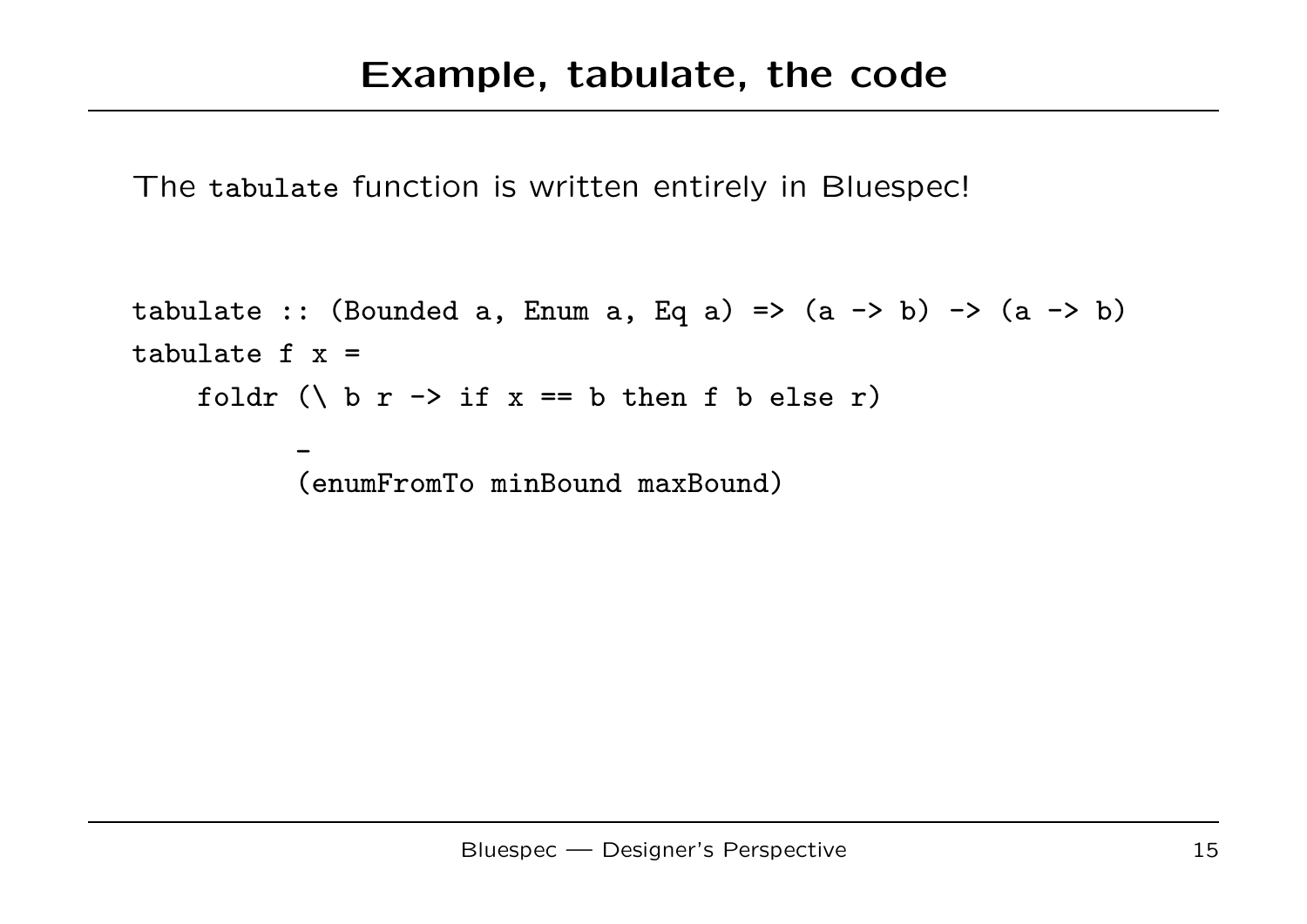The tabulate fac application expands to

$$
\begin{aligned}\n\setminus x \rightarrow & \text{if } x == 0 \text{ then fac 0} \\
\text{else if } x == 1 \text{ then fac 1} \\
\text{else if } x == 2 \text{ then fac 2} \\
\text{else if } x == 3 \text{ then fac 3} \\
\text{else if } x == 4 \text{ then fac 4} \\
\text{else if } x == 5 \text{ then fac 5} \\
\text{else if } x == 6 \text{ then fac 6} \\
\text{else if } x == 7 \text{ then fac 7} \\
\text{else } \text{__}\n\end{aligned}
$$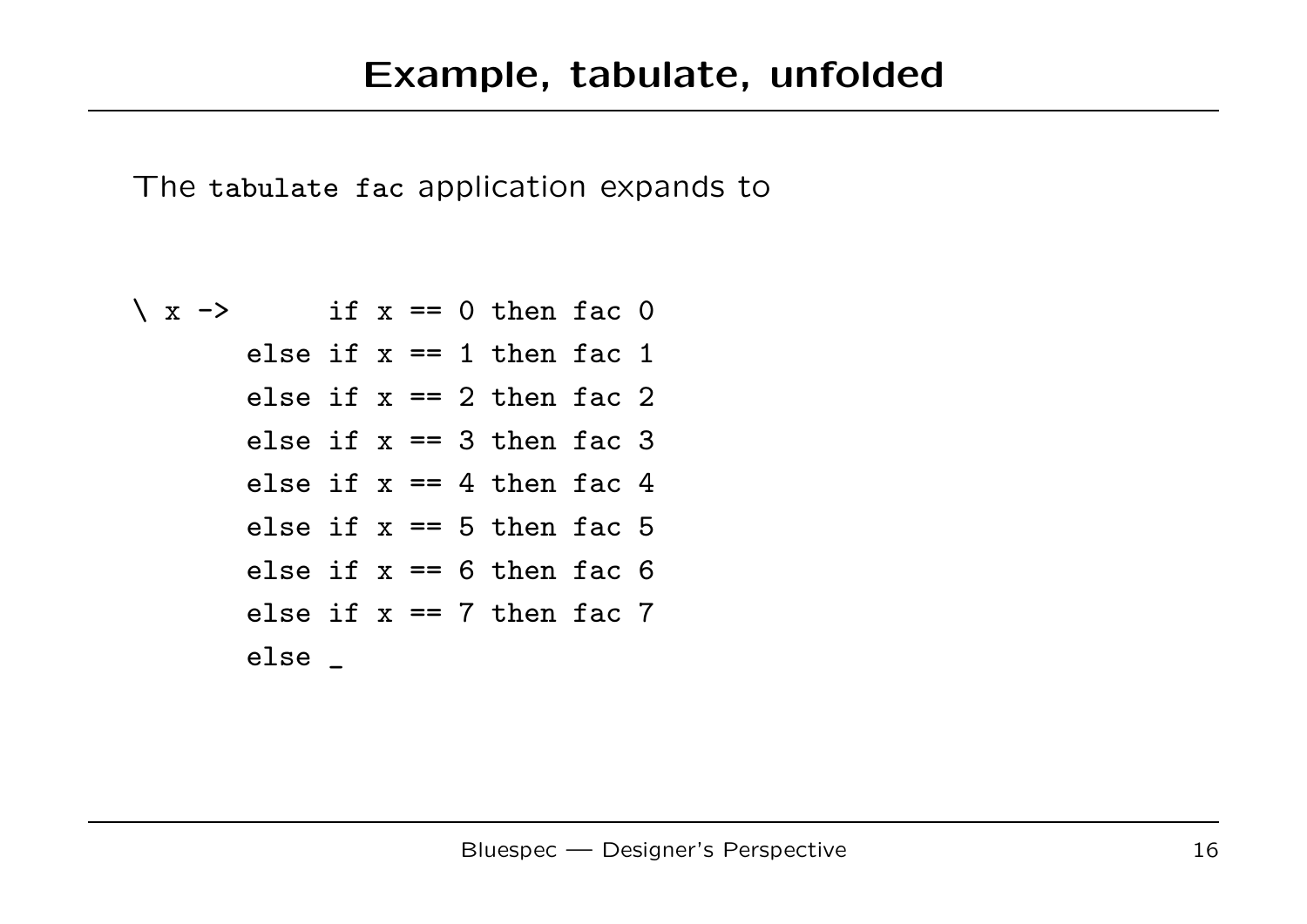The tabulate fac application expands to

$$
\begin{aligned}\n \setminus x \rightarrow & \text{if } x == 0 \text{ then } 1 \\
 \text{else if } x == 1 \text{ then } 1 \\
 \text{else if } x == 2 \text{ then } 2 \\
 \text{else if } x == 3 \text{ then } 6 \\
 \text{else if } x == 4 \text{ then } 24 \\
 \text{else if } x == 5 \text{ then } 120 \\
 \text{else if } x == 6 \text{ then } 720 \\
 \text{else if } x == 7 \text{ then } 5040 \\
 \text{else } \_\n \end{aligned}
$$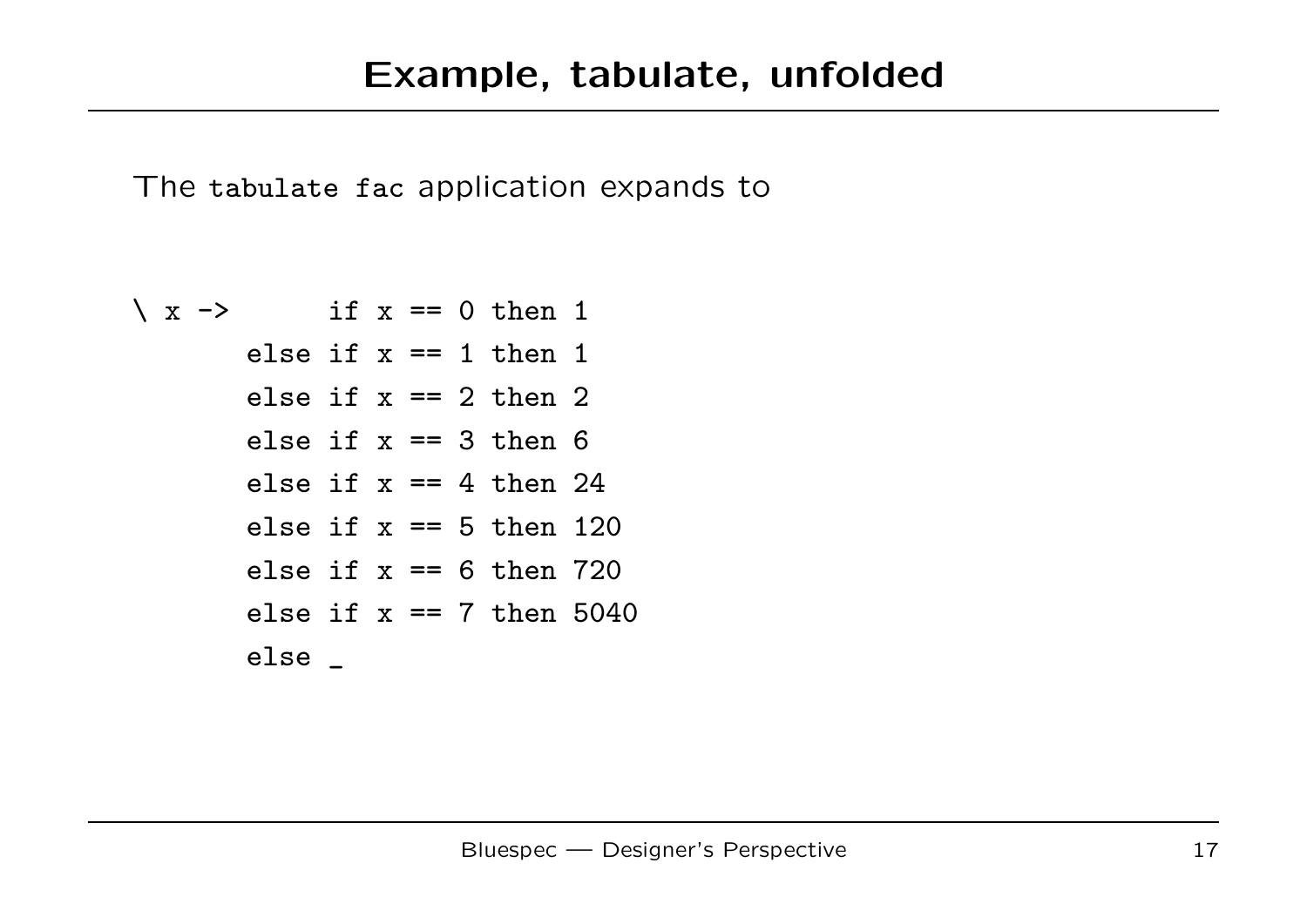```
case (x)
  3'h0, 3'd1: tfac_ = 32'd1;3'd2: tfac = 32'd2;
  3' d3: tfac = 32' d6;3'dd: tfac_ = 32'd24;
  3'd5: tfac_ = 32'd120;3' d6: tfac = 32' d720;3'd7: tfac_ = 32'h000013b0;
endcase
```